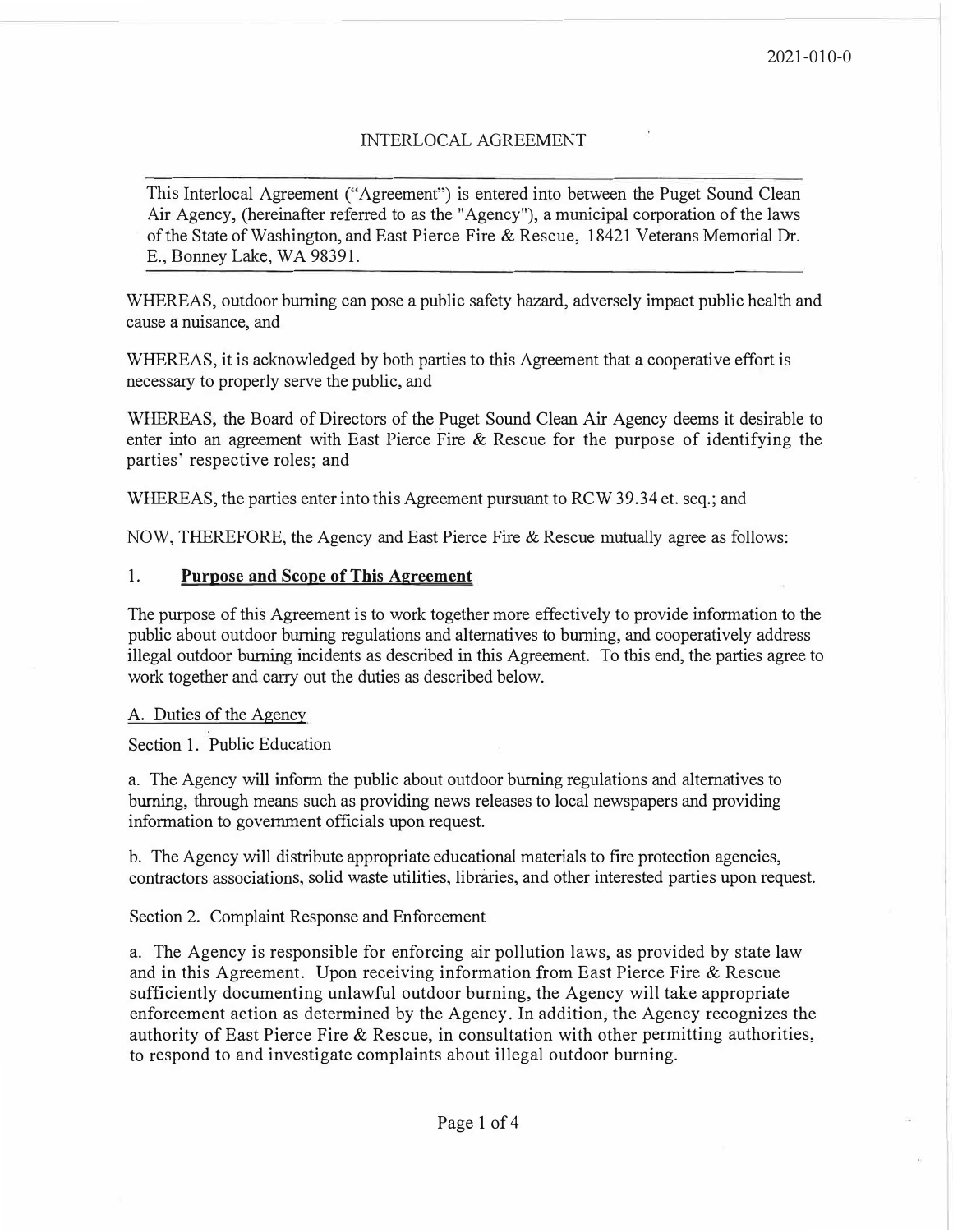b. All decisions about enforcement actions by the Agency, including civil penalty. decisions, with respect to unlawful outdoor burning will be made solely by the Agency after reviewing information provided by East Pierce Fire & Rescue. The Agency will prepare civil penalty recommendations using the Agency's Outdoor Burning Civil Penalty Worksheet. At the request of East Pierce Fire & Rescue, the Agency will consult with East Pierce Fire & Rescue regarding penalty recommendations.

c. Upon request, the Agency will reimburse East Pierce Fire & Rescue for their reasonable (as determined by the Agency) costs in responding to and reporting to the Agency an unlawful fire. These costs include actual personnel costs associated with the investigation, report and photograph preparation, administrative and supervisory overview; and equipment costs for equipment used to respond to and investigate illegal outdoor burning.

## B. Duties of East Pierce Fire & Rescue

Section 1. Public Education

a. East Pierce Fire & Rescue will post and otherwise make available the educational materials provided by the Agency in locations accessible to the public.

Section 2. Complaint Response and Enforcement

a. At the discretion of East Pierce Fire & Rescue, East Pierce Fire & Rescue will forward a copy of incident reports and any other information or evidence, including photographs to the Agency. East Pierce Fire & Rescue may also send an invoice and request reimbursement of the amount shown in the invoice in accordance with Section  $1.A.2(c)$ . The Agency may include the amount of the approved invoice in any civil penalty issued by the Agency.

b. Upon request by the Agency, East Pierce Fire & Rescue personnel will provide testimony in any administrative or court proceedings resulting from enforcement actions taken by the Agency pursuant to this Agreement.

2. **Term.** The effective date of this Agreement shall commence when executed by both parties. This Agreement shall be in effect until terminated by the parties.

3. **Communications.** The following persons shall be the contact person for all communications regarding the performance of this Agreement. By written correspondence, including e-mail, the parties may change the contact persons or information listed in this section.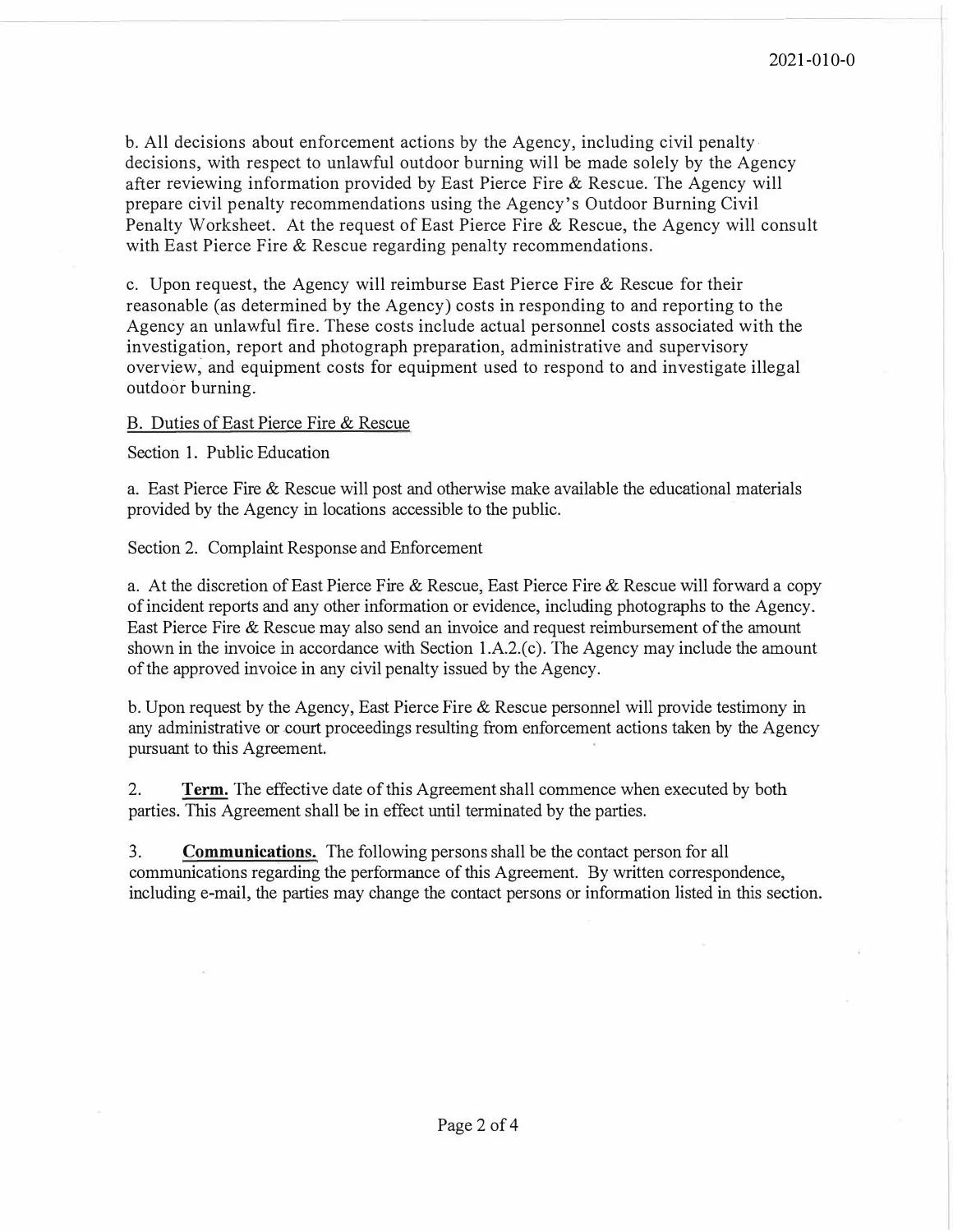| <b>East Pierce Fire &amp; Rescue</b>     | Agency                               |
|------------------------------------------|--------------------------------------|
| Chuck King, Fire Marshal                 | Rick Hess, Manager-Inspection        |
|                                          | Puget Sound Clean Air Agency         |
| 18421 Veterans Memorial Dr. E.           | 1904 Third Avenue, Suite 105         |
| Bonney Lake, WA 98391                    | Seattle, WA 98101                    |
| Phone: (253) 863-1800                    | Phone: (206) 689-4029                |
| Fax: (253) 863-1848                      | Fax: (206) 343-7522                  |
| E-mail address: cking@eastpiercefire.org | E-mail address: rickh@pscleanair.gov |

4. **Changes.** The parties may, from time to time, require changes in the scope of services performed under this Agreement. The parties shall mutually agree to the changes by written amendment to the Agreement.

5. **Termination.** Either party may terminate this Agreement at any time with or without cause by giving a ten day (10) written notice to the other party of the desire to terminate

6. **Assignment.** The work provided under this Agreement, and any claim arising thereunder, is not assignable or delegable by either party, in whole or in part, without the express prior written consent of the other party.

7. **Indemnification.** Each party to this Agreement shall be responsible for its own acts and/or omissions and those of its officers, employees and agents. No party to this Agreement shall be responsible for the acts and/or omissions of entities or individuals not a party to this agreement.

8. **Compliance with All Laws and Regulations.** The parties shall comply with all applicable local, state, and federal laws, regulations and standards necessary for the performance of this Agreement.

9. **Supersedes Previous Agreements.** This Agreement supersedes any previous agreement(s) between the parties about outdoor burning and/or reimbursement of East Pierce Fire & Rescue response costs related to illegal outdoor burning.